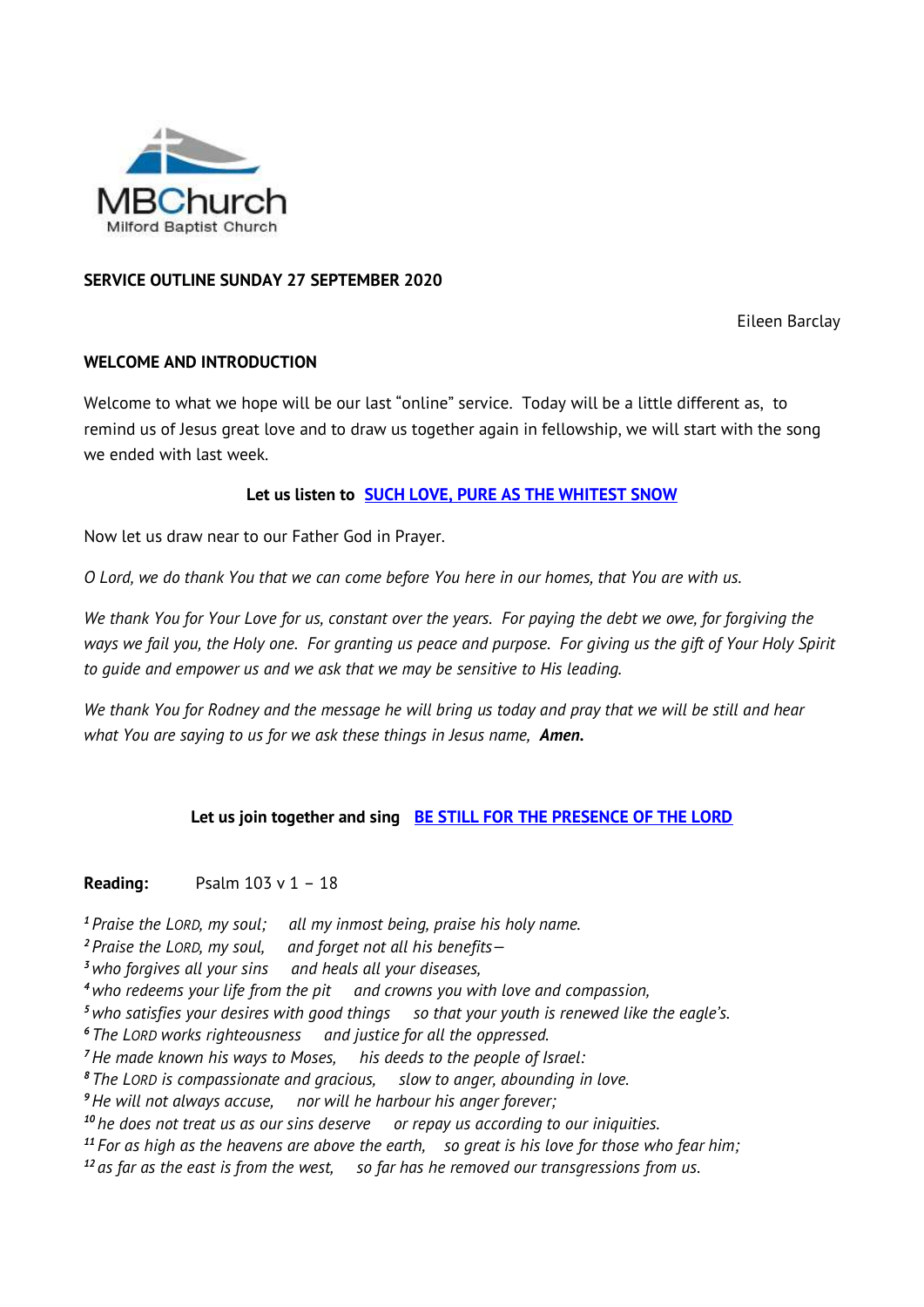*As a father has compassion on his children, so the LORD has compassion on those who fear him; for he knows how we are formed, he remembers that we are dust. The life of mortals is like grass, they flourish like a flower of the field; the wind blows over it and it is gone, and its place remembers it no more. But from everlasting to everlasting the LORD's love is with those who fear him, and his righteousness with their children's children — with those who keep his covenant and remember to obey his precepts.*

# **Let us praise our God, joining to sing [PRAISE MY SOUL THE KING OF HEAVEN](http://www.viewpure.com/rCRCZMmnwZQ?)**

# **Let us again join together in prayer**.

*O Lord, we thank You again for Your Love for us and the ways You have blessed us over the years. We thank You for our families and friends, for the lovely land we live in, for the spring flowers, for the warmth of the sun. We thank You for Your Word and all we learn of You, of Your Love, Your omnipotence, Your wisdom.* 

*We thank You for our Church family here at Milford, and would ask that You would clearly guide us to the Pastor you would have lead us here, that we may effectively be your witnesses in this area. We thank you for the appointment of Rick Pierce as our Northern Region Network Pastor and pray that he will be empowered to support the Pastors and Churches that we may truly serve You and reveal You to the world around us. May the Churches in this land be stirred up to spread the Good News that we may become a Christian country again.*

*We thank You that we can bring our requests to You and we ask that You will be with those of our Church Family who are not well or have problems. We particularly ask that You will be with Pat Jagger, Frank Corin, Glenys Lawrence, Anita Atkins, Amal Babahami, Maurice Bartlett, Rob Bellingham's grandson Jarrod, Melva Palmer, and Erica Chilver. Uphold each one, O Lord, and also be with those who are no longer able to come to meet with us. We ask to that You will bless the activities of the Church as they are able to resume.*

*We pray for our land and America as elections are drawing closer and ask that responsible people will be elected who will fulfil your purposes and that the referenda will have the right outcomes. We thank You that You do answer prayer and that the Court case against Bible in Schools has been withdrawn. We ask that they may continue to introduce the young people of this land to You.*

*We ask all these things in Jesus' name. Amen*

We are thankful that we can trust in Jesus' name.

**Let us sing [MY HOPE IS BUILT ON NOTHING LESS \(CORNERSTONE\)](http://www.viewpure.com/QvLxZEU02uI?)**